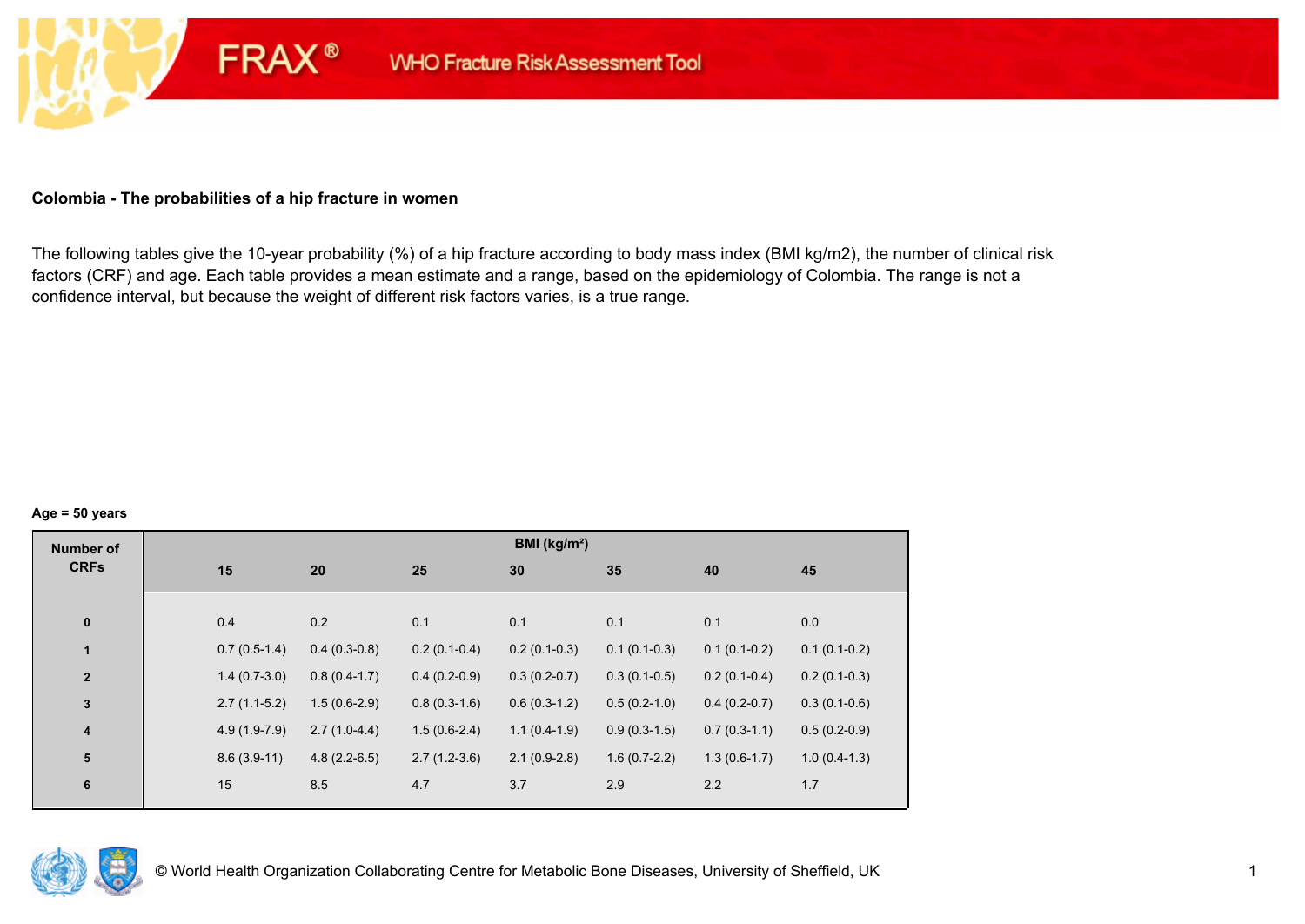**FRAX®** 

# **Age = 55 years**

| <b>Number of</b> |                |                |                | BMI ( $kg/m2$ ) |                |                |                |
|------------------|----------------|----------------|----------------|-----------------|----------------|----------------|----------------|
| <b>CRFs</b>      | 15             | 20             | 25             | 30              | 35             | 40             | 45             |
|                  |                |                |                |                 |                |                |                |
| $\bf{0}$         | 0.8            | 0.4            | 0.2            | 0.2             | 0.1            | 0.1            | 0.1            |
| $\mathbf{1}$     | $1.6(1.1-2.7)$ | $0.9(0.6-1.5)$ | $0.5(0.3-0.8)$ | $0.4(0.3-0.6)$  | $0.3(0.2-0.5)$ | $0.2(0.2-0.4)$ | $0.2(0.1-0.3)$ |
| $\mathbf{2}$     | $2.9(1.6-5.6)$ | $1.6(0.9-3.2)$ | $0.9(0.5-1.7)$ | $0.7(0.4-1.4)$  | $0.5(0.3-1.1)$ | $0.4(0.2-0.8)$ | $0.3(0.2-0.6)$ |
| $\mathbf 3$      | $5.2(2.4-9.7)$ | $2.9(1.3-5.5)$ | $1.6(0.7-3.1)$ | $1.3(0.6-2.4)$  | $1.0(0.4-1.9)$ | $0.8(0.3-1.4)$ | $0.6(0.3-1.1)$ |
| $\boldsymbol{4}$ | $9.2(4.2-14)$  | $5.3(2.3-8.3)$ | $2.9(1.3-4.7)$ | $2.3(1.0-3.6)$  | $1.8(0.8-2.8)$ | $1.4(0.6-2.2)$ | $1.1(0.5-1.7)$ |
| ${\bf 5}$        | $16(8.4-20)$   | $9.2(4.8-12)$  | $5.2(2.7-6.9)$ | $4.0(2.1-5.4)$  | $3.1(1.6-4.2)$ | $2.4(1.3-3.2)$ | $1.9(1.0-2.5)$ |
| 6                | 26             | 16             | 8.9            | 7.0             | 5.4            | 4.2            | 3.3            |

#### **Age = 60 years**

| <b>Number of</b>        |            |                                  |                | BMI ( $kg/m2$ ) |                |                |                |
|-------------------------|------------|----------------------------------|----------------|-----------------|----------------|----------------|----------------|
| <b>CRFs</b>             | 15         | 20                               | 25             | 30              | 35             | 40             | 45             |
|                         |            |                                  |                |                 |                |                |                |
| $\bf{0}$                | 1.5        | 0.8                              | 0.5            | 0.4             | 0.3            | 0.2            | 0.2            |
| $\mathbf{1}$            |            | $1.5(1.1-2.4)$<br>$2.7(1.9-4.2)$ | $0.8(0.6-1.3)$ | $0.6(0.5-1.0)$  | $0.5(0.4-0.8)$ | $0.4(0.3-0.6)$ | $0.3(0.2-0.5)$ |
| $\overline{2}$          |            | $2.7(1.6-4.9)$<br>$4.8(2.8-8.4)$ | $1.5(0.9-2.7)$ | $1.2(0.7-2.1)$  | $0.9(0.5-1.7)$ | $0.7(0.4-1.3)$ | $0.5(0.3-1.0)$ |
| $\mathbf{3}$            |            | $8.3(4.2-14)$<br>$4.8(2.4-8.5)$  | $2.7(1.3-4.8)$ | $2.1(1.0-3.7)$  | $1.6(0.8-2.9)$ | $1.3(0.6-2.3)$ | $1.0(0.5-1.7)$ |
| $\overline{\mathbf{4}}$ |            | 14 (7.4-21)<br>$8.3(4.2-13)$     | $4.7(2.4-7.2)$ | $3.7(1.8-5.6)$  | $2.9(1.4-4.4)$ | $2.2(1.1-3.4)$ | $1.7(0.9-2.7)$ |
| 5                       | 23 (14-28) | $14(8.5-18)$                     | $8.1(4.9-11)$  | $6.3(3.8-8.2)$  | $4.9(3.0-6.4)$ | $3.8(2.3-5.0)$ | $3.0(1.8-3.9)$ |
| 6                       | 35         | 23                               | 14             | 11              | 8.4            | 6.5            | 5.1            |
|                         |            |                                  |                |                 |                |                |                |

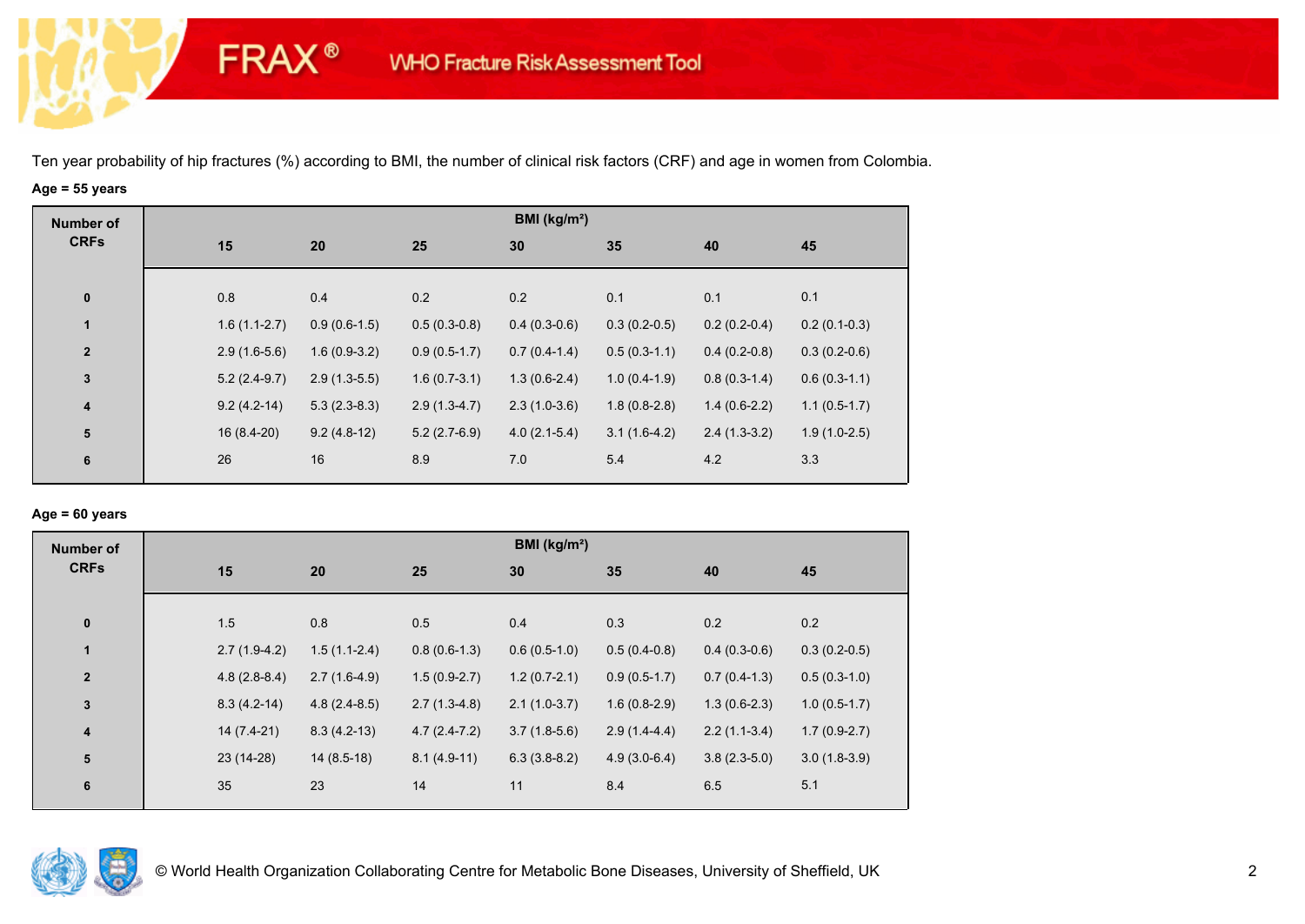**FRAX®** 

# **Age = 65 years**

| <b>Number of</b> |                |                |                | BMI (kg/m <sup>2</sup> ) |                |                |                |
|------------------|----------------|----------------|----------------|--------------------------|----------------|----------------|----------------|
| <b>CRFs</b>      | 15             | 20             | 25             | 30                       | 35             | 40             | 45             |
|                  |                |                |                |                          |                |                |                |
| $\pmb{0}$        | 2.3            | 1.3            | 0.7            | 0.6                      | 0.4            | 0.3            | 0.3            |
| $\mathbf{1}$     | $4.0(3.0-5.7)$ | $2.3(1.7-3.3)$ | $1.3(1.0-1.8)$ | $1.0(0.8-1.4)$           | $0.8(0.6-1.1)$ | $0.6(0.5-0.9)$ | $0.5(0.4-0.7)$ |
| $\overline{2}$   | $6.8(4.3-11)$  | $4.0(2.5-6.6)$ | $2.3(1.4-3.8)$ | $1.8(1.1-3.0)$           | $1.4(0.9-2.3)$ | $1.1(0.7-1.8)$ | $0.8(0.5-1.4)$ |
| $\mathbf{3}$     | $11(6.5-18)$   | $6.9(3.8-11)$  | $4.0(2.2-6.6)$ | $3.1(1.7-5.2)$           | $2.4(1.3-4.0)$ | $1.8(1.0-3.1)$ | $1.4(0.8-2.4)$ |
| $\boldsymbol{4}$ | 18 (11-26)     | $11(6.7-17)$   | $6.7(3.8-9.9)$ | $5.2(3.0-7.8)$           | $4.1(2.3-6.1)$ | $3.2(1.8-4.7)$ | $2.4(1.4-3.7)$ |
| 5                | 28 (20-34)     | 18 (13-23)     | $11(7.7-14)$   | $8.7(6.0-11)$            | $6.8(4.7-8.7)$ | $5.3(3.6-6.8)$ | $4.1(2.8-5.3)$ |
| 6                | 41             | 29             | 18             | 14                       | 11             | 8.8            | 6.9            |
|                  |                |                |                |                          |                |                |                |

## **Age = 70 years**

| <b>Number of</b> |                |                |                | BMI (kg/m <sup>2</sup> ) |                |                |                |
|------------------|----------------|----------------|----------------|--------------------------|----------------|----------------|----------------|
| <b>CRFs</b>      | 15             | 20             | 25             | 30                       | 35             | 40             | 45             |
|                  |                |                |                |                          |                |                |                |
| $\pmb{0}$        | 3.4            | 2.0            | 1.2            | 0.9                      | 0.7            | 0.5            | 0.4            |
| $\mathbf{1}$     | $6.1(4.7-7.2)$ | $3.7(2.9-4.3)$ | $2.2(1.7-2.5)$ | $1.7(1.3-1.9)$           | $1.3(1.0-1.5)$ | $1.0(0.8-1.2)$ | $0.8(0.6-0.9)$ |
| $\mathbf{2}$     | $11(7.1-15)$   | $6.6(4.4-9.0)$ | $3.9(2.6-5.3)$ | $3.0(2.0-4.1)$           | $2.3(1.6-3.2)$ | $1.8(1.2-2.5)$ | $1.4(0.9-1.9)$ |
| 3                | 18 (12-25)     | $12(7.6-17)$   | $7.0(4.5-10)$  | $5.5(3.5-8.1)$           | $4.2(2.7-6.3)$ | $3.3(2.1-4.9)$ | $2.5(1.6-3.8)$ |
| 4                | 29 (21-39)     | $20(14-27)$    | $12(8.9-18)$   | $9.6(6.9-14)$            | $7.5(5.4-11)$  | $5.8(4.1-8.5)$ | $4.5(3.2-6.6)$ |
| 5                | 43 (37-51)     | $32(27-38)$    | $21(18-25)$    | 17 (14-20)               | $13(11-16)$    | $10(8.6-13)$   | $8.0(6.7-9.9)$ |
| 6                | 58             | 47             | 34             | 27                       | 22             | 17             | 14             |

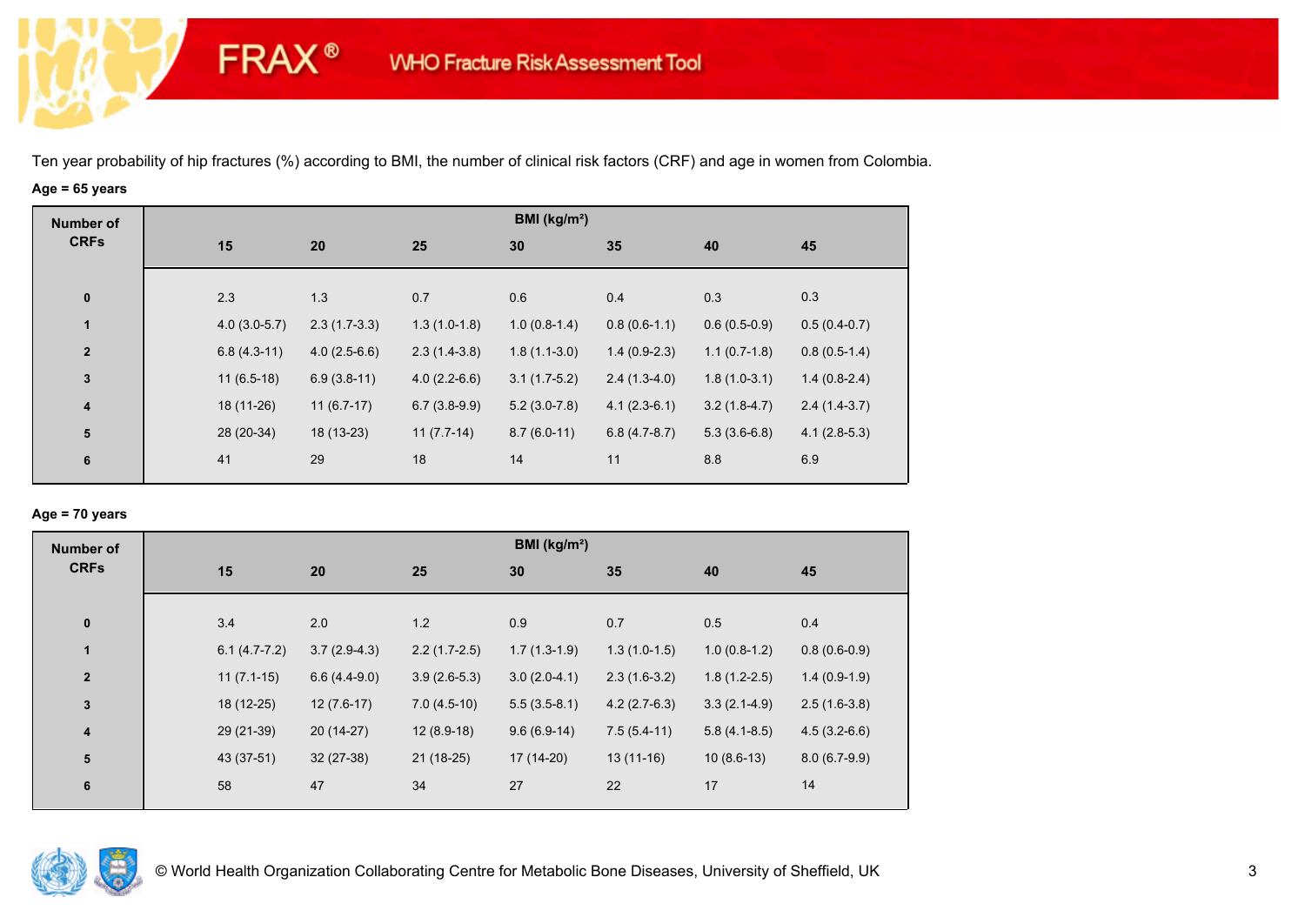**FRAX®** 

# **Age = 75 years**

| <b>Number of</b> |     |               |                |                | BMI ( $kg/m2$ ) |                |                |                  |
|------------------|-----|---------------|----------------|----------------|-----------------|----------------|----------------|------------------|
| <b>CRFs</b>      | 15  |               | 20             | 25             | 30              | 35             | 40             | 45               |
|                  |     |               |                |                |                 |                |                |                  |
| $\bf{0}$         | 4.5 |               | 2.8            | 1.7            | 1.3             | 1.0            | 0.8            | 0.6              |
| $\mathbf{1}$     |     | $8.4(5.9-15)$ | $5.5(3.9-9.5)$ | $3.3(2.4-5.8)$ | $2.6(1.8-4.5)$  | $2.0(1.4-3.5)$ | $1.5(1.1-2.7)$ | $1.2(0.8-2.1)$   |
| $\mathbf{2}$     |     | $15(8.8-24)$  | $10(5.8-17)$   | $6.4(3.6-11)$  | $5.0(2.8-8.6)$  | $3.8(2.2-6.7)$ | $3.0(1.7-5.1)$ | $2.3(1.3-4.0)$   |
| $\mathbf 3$      |     | 25 (15-38)    | 18 (10-28)     | $12(6.3-19)$   | $9.2(4.9-15)$   | $7.1(3.8-12)$  | $5.5(2.9-9.1)$ | $4.3(2.2 - 7.1)$ |
| $\overline{4}$   |     | $39(23-53)$   | $30(17-43)$    | $21(11-31)$    | 16 (8.7-25)     | $13(6.8-20)$   | $10(5.2-15)$   | $7.8(4.0-12)$    |
| ${\bf 5}$        |     | 54 (37-64)    | 45 (29-55)     | $34(20-42)$    | 27 (16-35)      | 22 (12-28)     | $17(9.7-22)$   | $14(7.5-18)$     |
| 6                | 68  |               | 62             | 51             | 43              | 36             | 29             | 23               |
|                  |     |               |                |                |                 |                |                |                  |

## **Age = 80 years**

| <b>Number of</b>        |               |               |                | BMI (kg/m <sup>2</sup> ) |                |                |                |
|-------------------------|---------------|---------------|----------------|--------------------------|----------------|----------------|----------------|
| <b>CRFs</b>             | 15            | 20            | 25             | 30                       | 35             | 40             | 45             |
|                         |               |               |                |                          |                |                |                |
| $\pmb{0}$               | 5.0           | 3.4           | 2.2            | 1.7                      | 1.3            | 1.0            | 0.8            |
| $\blacksquare$          | $9.0(6.3-16)$ | $6.3(4.5-11)$ | $4.1(3.0-7.4)$ | $3.2(2.3-5.7)$           | $2.4(1.7-4.4)$ | $1.9(1.3-3.4)$ | $1.4(1.0-2.6)$ |
| $\overline{2}$          | $15(9.3-26)$  | $11(6.7-19)$  | $7.6(4.5-13)$  | $5.8(3.5-10)$            | $4.5(2.6-8.0)$ | $3.5(2.0-6.1)$ | $2.7(1.5-4.7)$ |
| $\mathbf 3$             | 24 (14-36)    | 19 (10-30)    | 13 (6.9-22)    | $10(5.3-17)$             | $8.0(4.1-13)$  | $6.2(3.1-10)$  | $4.8(2.4-8.1)$ |
| $\overline{\mathbf{4}}$ | $36(21-47)$   | 29 (16-40)    | $22(12-31)$    | $17(9.2-25)$             | $14(7.1-20)$   | $11(5.5-16)$   | $8.3(4.2-12)$  |
| ${\bf 5}$               | 49 (32-58)    | 42 (26-52)    | 34 (20-42)     | 28 (16-35)               | $22(12-28)$    | 18 (9.4-23)    | $14(7.3-18)$   |
| $\boldsymbol{6}$        | 62            | 57            | 49             | 41                       | 34             | 28             | 22             |
|                         |               |               |                |                          |                |                |                |